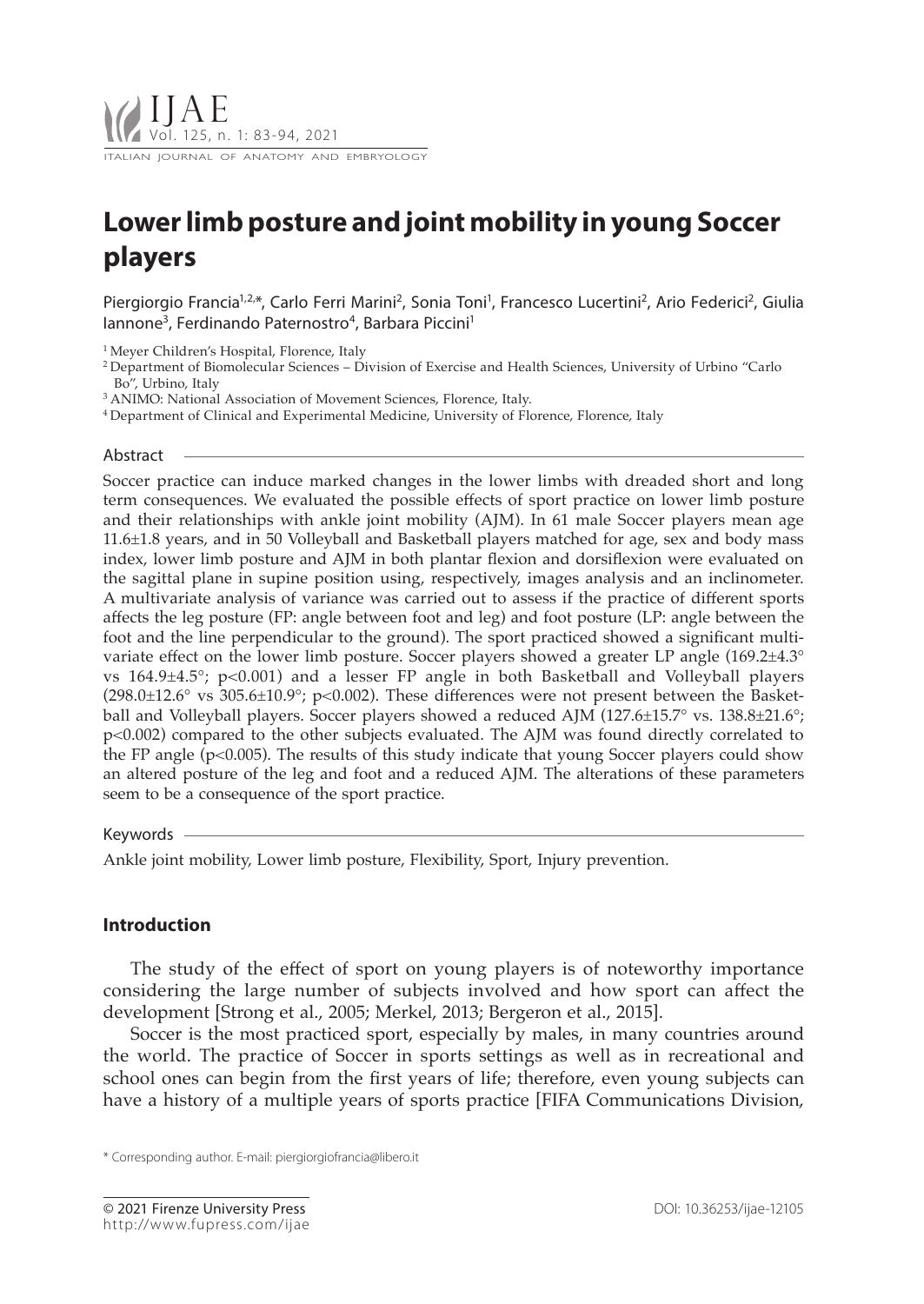2007; Study Center FIGC, 2017; Statistics Canada, 2014; Department for Digital, Culture, Media & Sport - England, 2018; National Physical Activity Plan Alliance, 2018].

Basketball and Volleyball are also two of the most practiced sports by young subjects, but they differ from Soccer where the ball is managed with the feet, a condition that can induce muscle-connective adaptations at the level of the lower limb and expose the ankle to a greater number of traumas [Faude et al., 2013; Golanò et al., 2014; Read et al., 2016].

The study of the effects of sport on ankle mobility is considered important because the ankle is a load-bearing joint of the body with fundamental biomechanical and postural functions [Basnett et al., 2013; Golanò et al., 2014; Brockett & Chapman, 2016]. The ankle is formed by a ginglymus of hinge-type synovial joint formed by the medial and lateral malleolus, which forms a mortise to receive the trochlear surface of the talus [Kaueyer & Malone, 1980; Golanò et al., 2014; Brockett & Chapman, 2016]. The anatomy of the articular surfaces of the talocrural joint together with other passive factors (e.g. capsuloligamentous structures surrounding the joint) and dynamic factors (e.g. muscle-action) determine joint mobility, by allowing and limiting it, in dorsiflexion and plantar flexion on the sagittal plane [Lin et al., 2004; Golanò et al., 2014; Brockett & Chapman, 2016].

Previous studies underlined that the practice of certain sports can significantly modify ankle mobility. In this sense, it has been reported that the practice of Soccer can induce a reduction in ankle joint mobility, while, this effect does not seem to occur in young Basketball and Volleyball players [Hattori & Ohta, 1986; Francia et al., 2021; Moreno-Perez et al., 2020]. The levels of AJM reduction detected in Soccer players were such to be able to increase the risk of ankle sprain, and affect the quality of gait as well as the balance, also due to a partial deafferentiation from the articular and periarticular structures caused by repeated injuries [Kaueyer and Malone, 1980; Kaufman et al., 1999; Carlson et al., 2000; Aronow et al., 2006; de Noronha et al., 2006; Basnett et al., 2013; Evans et al., 2018; You et al., 2009].

To date, there is no clear evidence regarding the effects that a reduced AJM can have on lower limb posture of young Soccer players [Ribeiro et al., 2003; Hoch et al., 2012]. The complexity of this condition can lead to a significant variation in ankle mobility, detectable in young Soccer players, suggesting that another parameter of great importance such as posture could be altered in these subjects [Conradsson et al., 10; Fong et al., 11; Basnett et al., 2013]. The possible detection of postural anomalies is important because they could be studied and treated in order to prevent the same joint and postural abnormalities and injuries as well as to improve sports performance [Kaueyer and Malone, 1980; Faude et al., 13; Young et al., 2013].

The main aim of this study was to evaluate the possible effects of sport practice on lower limb posture and their relationships with the AJM.

### **Materials and methods**

A total of 111 young male athletes, 61 Soccer, 20 Basketball, and 30 Volleyball players participated in this study. Data were collected on age, height, weight, years of sports practice, other sports practiced, number of weekly training sessions, lower limb-dominance, and history of injuries. Body mass index (BMI) was calculated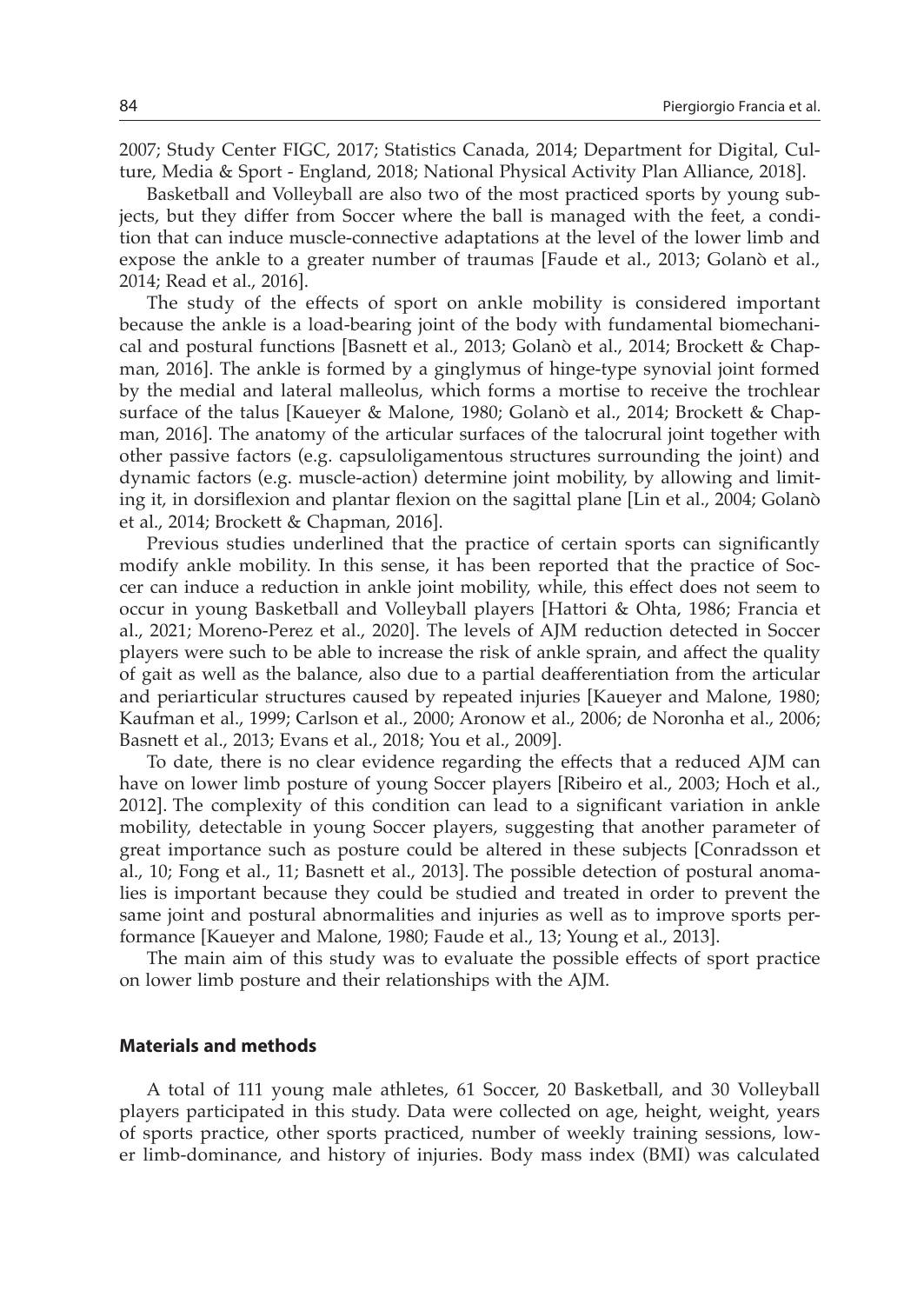|                           | Soccer<br>group  | Control<br>group | <i>p</i> -value |                 | Volleyball Basketball | <i>p</i> -value |
|---------------------------|------------------|------------------|-----------------|-----------------|-----------------------|-----------------|
| Age (years)               | $11.6 \pm 1.9$   | $11.9 \pm 1.6$   | $0.60*$         | $12.7 \pm 1.3$  | $10.7 + 1.2$          | $< 0.001*$      |
| BMI $(Kg/m2)$             | $18.5 \pm 2.3$   | $19.7 \pm 3.6$   | $0.115*$        | $19.0 \pm 2.9$  | $20.8 + 4.4$          | $0.178*$        |
| Years of activity         | $5.5 \pm 1.9$    | $3.2 \pm 2.4$    | $< 0.001*$      | $3.5 \pm 2.7$   | $2.7 + 1.8$           | $0.358*$        |
| Total AJM $(°)$           | $127.6 \pm 15.7$ | $138.8 + 21.6$   | 0.002           | 137.3±19.4      | $140.7+24.9$          | 0.552           |
| Plantar Flexion AJM $(°)$ | $24.7 + 7.4$     | $31.4 + 7.4$     | $< 0.001*$      | $31.2 + 5.7$    | $31.7 + 9.6$          | 0.843           |
| Dorsal Flexion AJM (°)    | $102.9 + 13.0$   | $107.5 + 17.0$   | 0.113           | $106.4 + 16.1$  | $109.0 + 18.6$        | 0.231           |
| Right AJM $(°)$           | $65.6 \pm 8.4$   | $69.5 \pm 10.5$  | 0.029           | $69.3 + 10.1$   | $70.0 + 11.4$         | 0.816           |
| Left AJM $(°)$            | $62.3 \pm 8.9$   | $69.3 \pm 12.1$  | < 0.001         | $68.4 \pm 10.8$ | $70.7 + 14.0$         | 0.512           |
| Dominant AJM $(°)$        | $65.0 \pm 8.9$   | $69.8 \pm 10.7$  | 0.011           | $69.4 \pm 10.3$ | $70.4 \pm 11.5$       | $0.539*$        |
| Non Dominant AJM $(°)$    | $62.3 \pm 8.6$   | $69.1 + 11.9$    | 0.002           | $68.3 + 10.6$   | $70.2 + 13.9$         | 0.586           |
| $\Delta$ R/L AJM (°)      | $3.2 \pm 7.1$    | $0.2{\pm}7.0$    | $0.025*$        | $0.9{\pm}7.8$   | $0.7{\pm}5.6$         | 0.434           |
| $S/R$ test (cm)           | $-5.2 \pm 7.5$   | $-8.0 \pm 8.3$   | 0.091           | $-8.4 + 9.1$    | $-7.5 + 7.0$          | $0.627*$        |

**Table 1.** Main characteristic, ankle joint mobility and hamstring flexibility and comparison between Soccer vs controls composed of Volleyball and Basketball players.

Values are means ± standard deviation. Comparisons were performed using T-test or Mann-Whitney test (\*). Abbreviations: N.: number; AJM: ankle joint mobility; BMI: body mass index; R/L: right/left; S/R: Sit and Reach Δ: difference; °: degree; cm: centimeters.

as body weight in kilograms divided by height in meters squared  $(kg/m<sup>2</sup>)$ . Detailed characteristics of study participants are shown in Table 1,2.

Before enrolment, subjects underwent a physical examination including inspection of lower limb to detect the presence of deformity, injuries, and trauma, that could affect ankle joint mobility, hamstring flexibility, or posture. Individuals with the presence of current foot and ankle problems at baseline, such as orthopaedic or surgical complications, congenital foot or leg deformity or who did not practice the same sport for at least six months continuously were not enrolled.

All young players and their parents or guardians were informed on the purpose of the study and its experimental procedures before obtaining their written informed consent and the enrolment in the study. The protocol and the consent forms were approved by the Paediatrics Ethics Committee of Meyer Children's Hospital in Florence. The study was performed according to the principles expressed in the Declaration of Helsinki.

#### Ankle joint mobility

Ankle joint mobility (AJM) was evaluated using a standardized protocol (Clarkson, 2013; Francia et al., 2017; Francia et al., 2018). The patient was lying supine with the feet over the edge of the outpatient examination table, and the ipsilateral knee was extended and put over a rigid support 5-cm high. The maximum range of dor-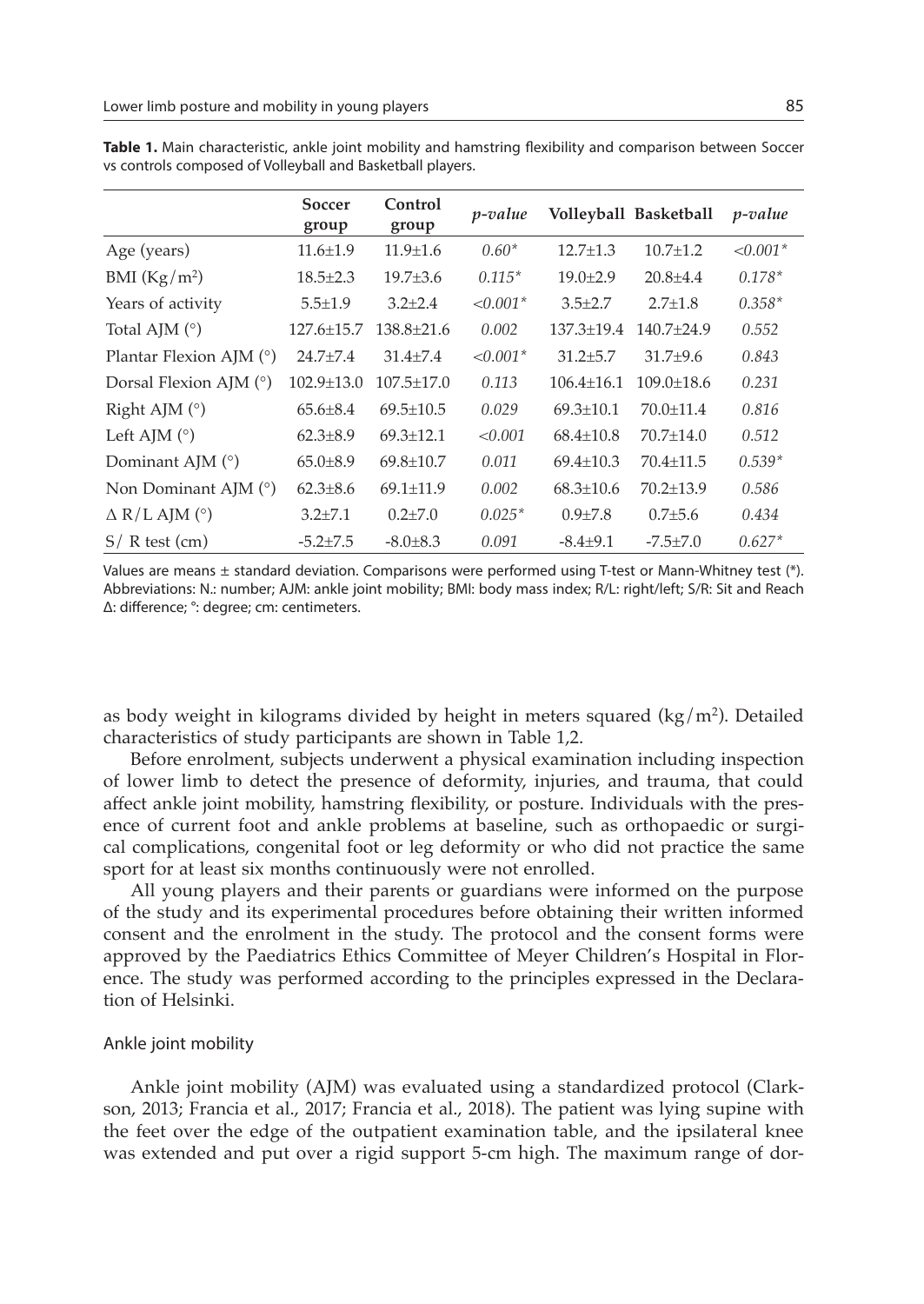|                              | Soccer          | Control         | <i>p</i> -value |  |
|------------------------------|-----------------|-----------------|-----------------|--|
| <b>FP</b> angle              |                 |                 |                 |  |
| Standing - left angle $(°)$  | $122.6 \pm 4.9$ | $123.9 \pm 4.2$ | $0.306*$        |  |
| Standing - right angle $(°)$ | $122.0 \pm 6.0$ | $121.0 \pm 4.9$ | 0.396           |  |
| Standing Tot. angle (°)      | $244.6 \pm 8.9$ | 244.7±6.9       | 0.93            |  |
| Lying - left angle $(°)$     | $149.2 \pm 6.7$ | $152.7 \pm 5.9$ | 0.004           |  |
| Lying - right angle $(°)$    | $148.8 \pm 6.7$ | $152.9 \pm 6.0$ | < 0.001         |  |
| Lying Tot. angle $(°)$       | 298.0±12.6      | 305.6±10.9      | $0.002*$        |  |
| LP1 angle                    |                 |                 |                 |  |
| Standing - left angle (°)    | $87.6 \pm 3.1$  | $86.5 \pm 3.2$  | 0.095           |  |
| Standing - right angle (°)   | $87.1 \pm 3.6$  | 85.8±3.6        | 0.072           |  |
| Standing Tot. angle (°)      | $174.7 + 5.8$   | $172.2 \pm 6.3$ | 0.049           |  |
| LP <sub>2</sub> angle        |                 |                 |                 |  |
| Lying - left angle $(°)$     | $85.0 \pm 2.5$  | $82.5 \pm 2.6$  | < 0.001         |  |
| Lying - right angle $(°)$    | $84.3 \pm 2.3$  | $82.4 \pm 2.4$  | < 0.001         |  |
| Lying Tot angle $(°)$        | 169.2±4.3       | $164.9 \pm 4.5$ | < 0.001         |  |

**Table 2.** Soccer and Control players leg-foot inclination angles with vertex at the center of the lateral malleolus, one half-lines passing through head of the fibula and one through: head of fifth metatarsal bone (FP angle) or parallel to the ground (LP1 angle) or perpendicular to the ground (LP2 angle).

Values are means ± standard deviation. Comparisons were performed using T-test or Mann-Whitney U Test (\*). Abbreviations: (°): degree; (Tot): right+left.

sal and plantar flexion was determined after marking the fifth metatarsal bone with the dermographic pen and positioning the inclinometer (Fabrication EnterprisesInc, White Plains, NY) along the diaphysis of the bone, with one extremity placed on the distal condyle. The subtalar joint was in a neutral position while the ankle joint was in the resting position that it naturally takes on the sagittal plane.

In a recent paper, it has been reported that the mean standard deviation of three consecutive readings of the ankle range of motion (ROM) in young subjects, as carried out in this study, was very limited: 1.1±0.9 degrees of plantar flexion and 1.4±1.1 degrees of dorsiflexion (Francia et al. 2019).

# Flexibility

Flexibility was evaluated using the Sit and Reach test. Participants barefooted were asked to sit on the ground with their feet approximately hip-wide against the testing box. While keeping their knees extended, putting one hand on the other, and slowly reaching forward as far as they could. Once fully extended forward, the participant could touch a metric tape and this distance was recorded (López-Miñarro et al., 2009). All measurements were performed by the same observer with more than 10 years of experience, recording the mean of 3 consecutive readings.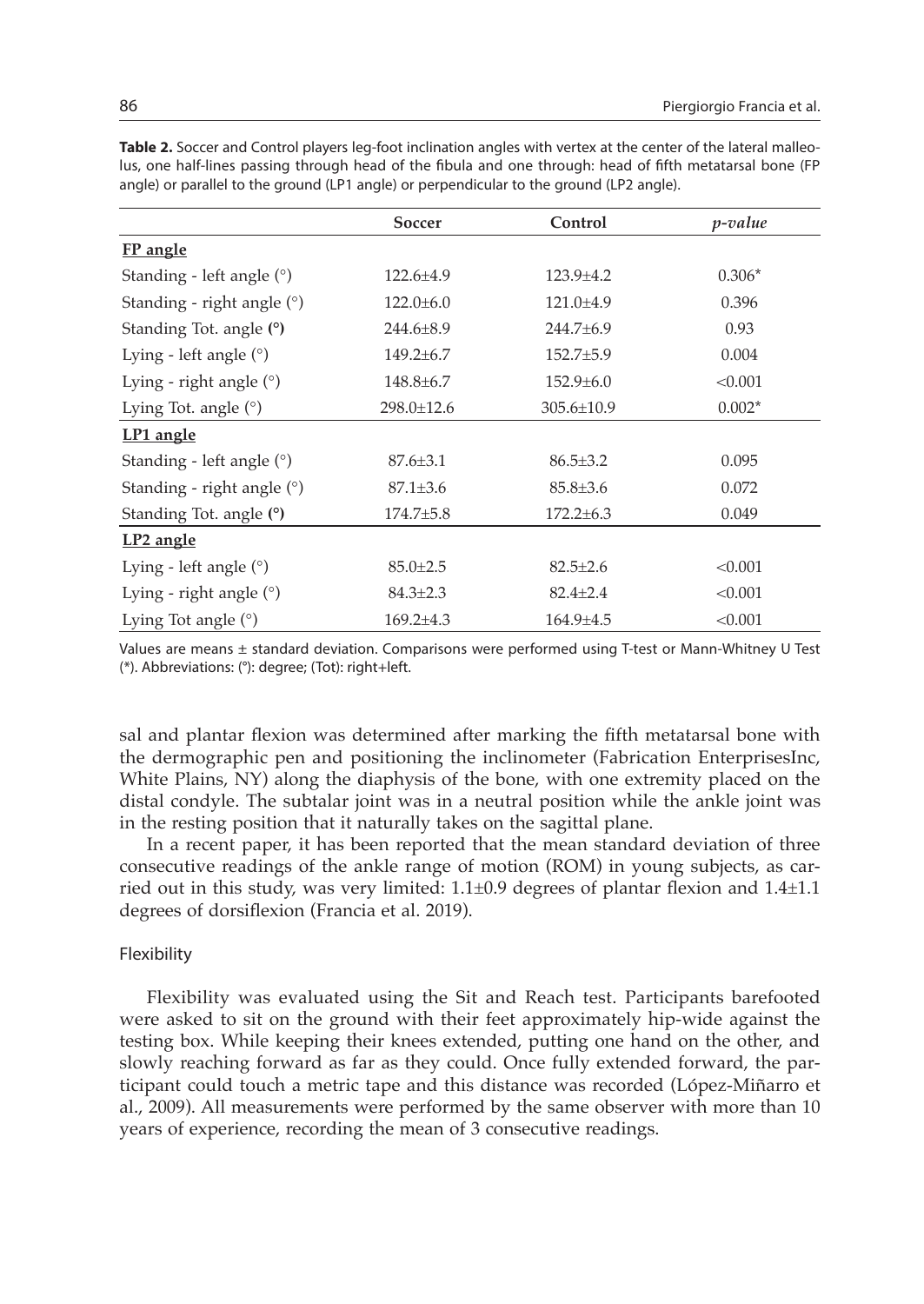### Angle of inclination of the foot and leg

Lower limb posture on the sagittal plane was assessed by photographic images of: a) Foot posture (FP), the angle with vertex at the center of the lateral malleolus and straight lines passing through the head of the fifth metatarsal bone and the second through the center of the head of the fibula; b) Leg posture (LP), the angle with vertex at the center of the lateral malleolus and straight lines passing through the head of the fibula and the second parallel to the ground (perpendicular in the case of subjects lying; Fig. 1).

The analysis of the images was acquired in two different postures: in the upright position and lying supine on the examination table with the patient's feet over the limit, same posture maintained during the evaluation of the ankle ROM without knee rigid support. The angles were calculated from the photographic images using Auto-CAD software.

When the results relating to the lower right and left limb were considered together, the description "tot", which stands for total, was used (i.e., right  $+$  left = tot.)



**Figure 1.** Lower limb posture on the sagittal plane. **Angles considered: FP angle:** vertex at the center of the lateral malleolus (O) and straight lines passing through the head of the fifth metatarsal bone (A) and the second through the center of the head of the fibula (B); **LP angle:** the angle with vertex at the center of the lateral malleolus (O) and straight lines passing through the head of the fibula (B) and the second perpendicular to the ground (C).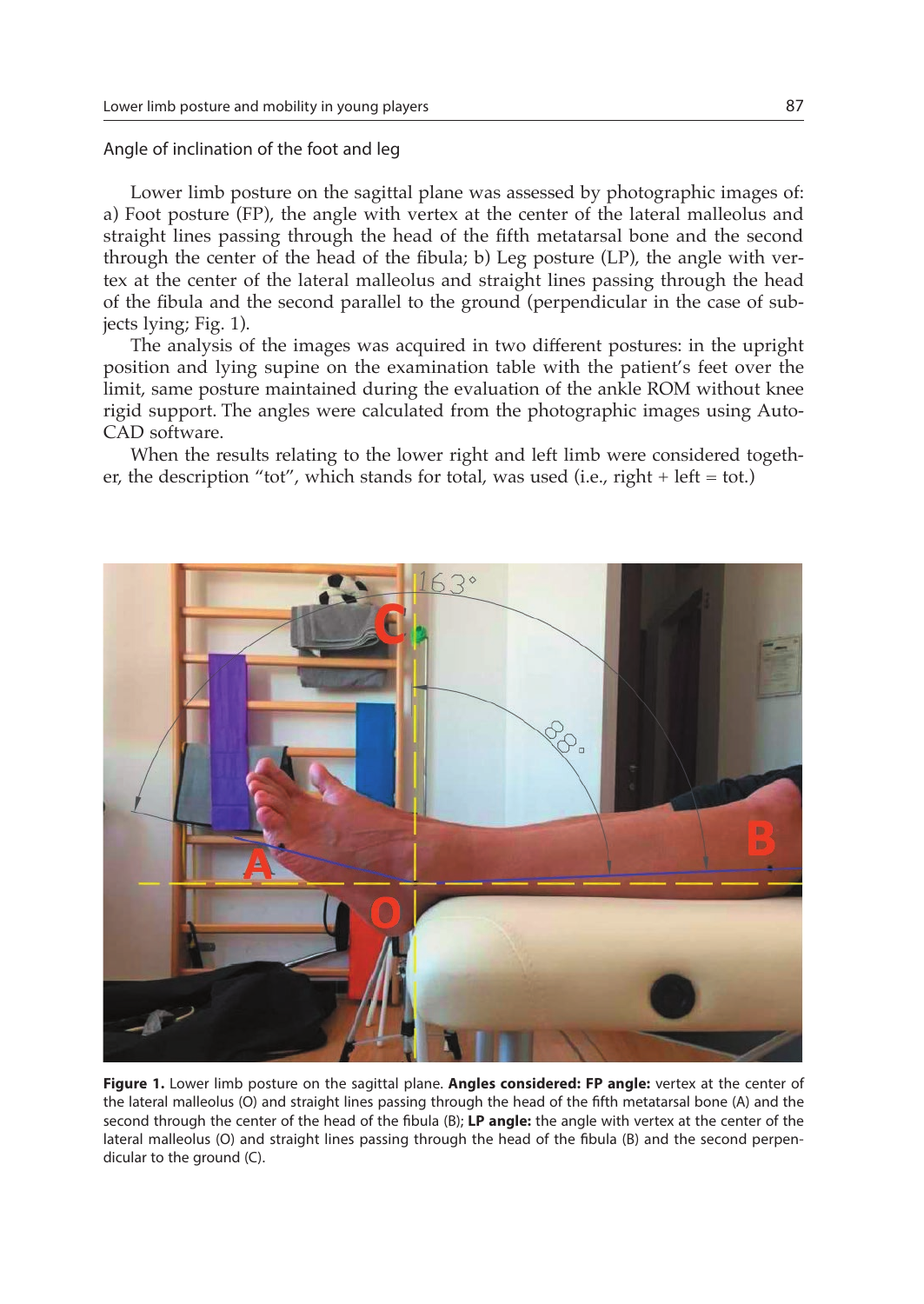**Table 3.** Post-hoc pairwise comparison between groups of players considering leg-foot inclination angles in the lying position with vertex at the center of the lateral malleolus and half-lines passing through head of the fibula and through the FP angle (head of fifth metatarsal bone) or the LP2 angle (perpendicular to the ground).

|                                           |                                               | Mean              | 95% CI            |                   |                 |
|-------------------------------------------|-----------------------------------------------|-------------------|-------------------|-------------------|-----------------|
| Dependent Variable                        | Comparison                                    | <b>Difference</b> | CI <sub>INF</sub> | CI <sub>SUP</sub> | <i>p</i> -value |
| Lying Tot. FP angle                       | Soccer vs Basketball                          | $-9.68$           | $-16.94$          | $-2.43$           | 0.006           |
| Lying Tot. FP angle                       | Soccer vs Volleyball                          | $-6.30$           | $-12.58$          | $-.02$            | 0.049           |
| Lying Tot. FP angle                       | Volleyball vs Basketball                      | $-3.38$           | $-11.51$          | 4.75              | 0.585           |
| Lying Tot. LP2 angle Soccer vs Basketball |                                               | 5.63              | 2.97              | 8.29              | 0.000           |
| Lying Tot. LP2 angle Soccer vs Volleyball |                                               | 3.43              | 1.12              | 5.74              | 0.002           |
|                                           | Lying Tot. LP2 angle Volleyball vs Basketball | 2.20              | $-.78$            | 5.18              | 0.191           |

Pairwise comparisons were performed using post-hoc Tukey's HSD. CI inferior ( $_{NF}$ ) and superior ( $_{SUP}$ ) 95% confidence intervals of the mean difference. (Tot): right+left.

#### Statistical analysis

Data were reported as mean±standard deviation (SD). ROM values were expressed in degrees (°). Statistical normality test was performed using Shapiro-Wilk tests. A multivariate analysis of variance (MANOVA) was conducted to assess if the practice of different sports affects the lower limb posture (i.e., Lying tot. FP angle; and Lying tot. LP angle; dependent variables). The assumption of multivariate normality (Doornik-Hansen test:  $p = 0.723$ ) and homogeneity of the variance (Levene's F test: Lying tot. FP angle  $p = 0.332$ ; Lying LP tot. angle  $p = 0.900$ ) and covariance (Box's M test:  $p = 0.172$ ) matrices were assessed and met.

When the different sports showed a significant multivariate effect on the lower limb posture, a univariate analysis of variance (ANOVA), followed by post-hoc Tukey's HSD pairwise comparisons, was performed for each dependent variable (Tab. 3). Basketball and Volleyball players were grouped because, as demonstrated previously<sup>16</sup> and in the present study, they showed a similar lower limb posture and AJM, whereas they differed from Soccer players (Tab. 1,2).

The comparisons between the two groups (Soccer vs. non-Soccer players) were made using the independent T-test or the nonparametric test: Mann-Whitney.

The association between the joint mobility and posture parameter has also been evaluated separately for soccer and non-soccer players as well as considering all subjects assessed using Pearsons or Spearman's correlation coefficients. The analyses were performed using Stata (StataCorp, v.13) and SPSS Statistics (IBM, v.20) software. The *α* level of statistical significance was set at 0.05.

# **Results**

According to the inclusion criteria, age and BMI were fully comparable between groups (Tab. 1). The sport practiced showed a significant multivariate effect on the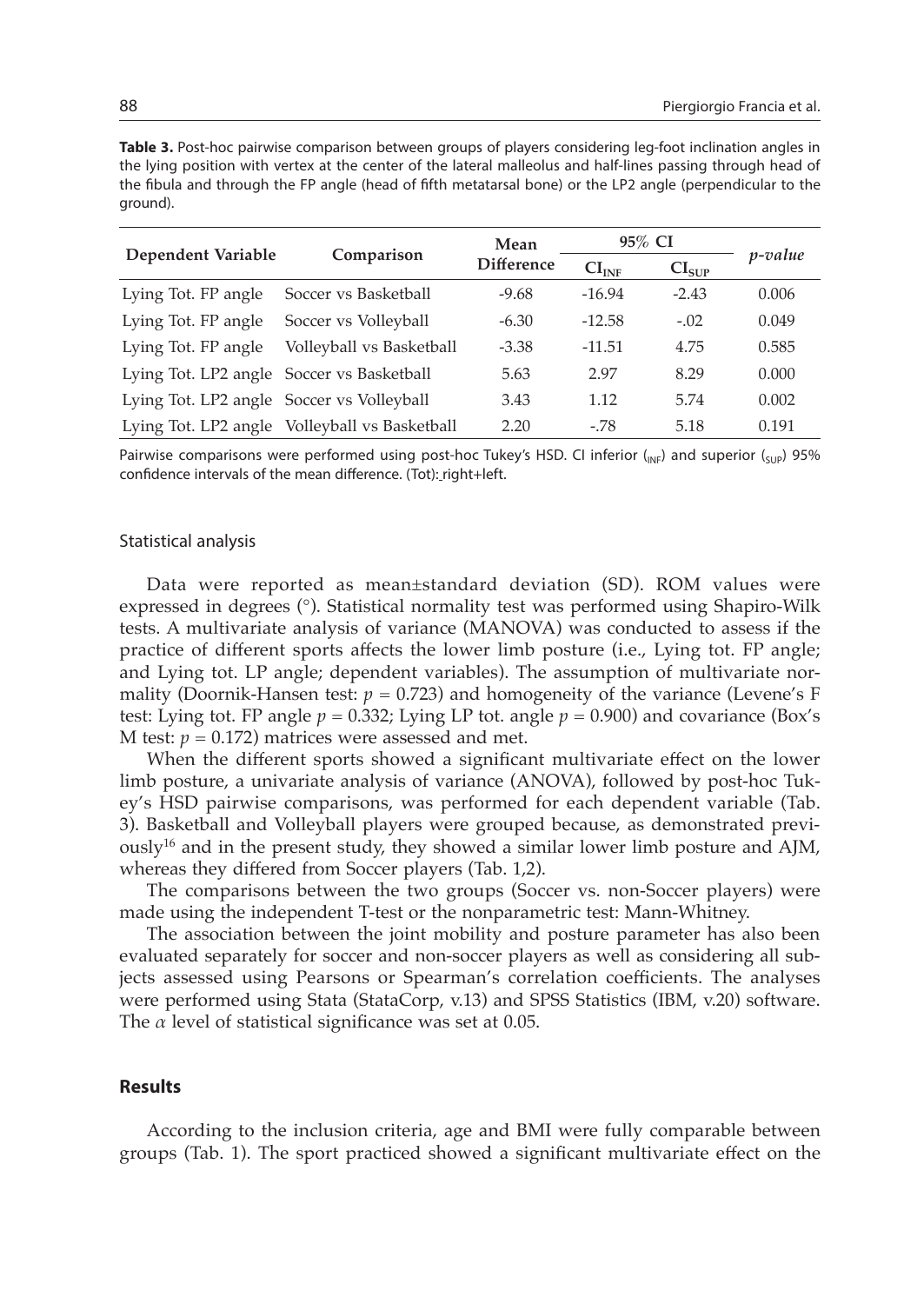posture of the leg (Wilk's  $\Lambda = 0.761$ ,  $F_{(4, 214)} = 7.814$ , p < 0.001). Follow up ANOVAs indicated that the sport practiced significantly affected both Lying tot. FP angle  $(F<sub>(2)</sub>,$  $1_{108}$  = 6.220, *p* = 0.003, eta-squared (η<sup>2</sup>) = 0.103) and Lying tot. LP angle (F<sub>(2, 108)</sub> = 15.013,  $p < 0.001$ ,  $\eta^2 = 0.218$ ). Post-hoc pairwise comparisons showed that Lying tot. FP angle and Lying tot. LP angle were not different between the Basketball and Volleyball players. However, Soccer players showed greater Lying LP tot. angle and lesser Lying tot. FP angle than Basketball and Volleyball players (see Tab. 2).

Compared to the control group, the young Soccer players showed reduced plantar flexion AJM ( $p<0.001$ ) and total AJM ( $p=0.002$ ; Tab. 1). A significant difference in mobility was found in the group of young Soccer players by comparing left and right limbs ( $p<0.001$ ) and non-dominant dominant limb ( $p=0.035$ ). This difference was not found in the control group. Basketball and Volleyball players showed no differences in the joint mobility of the ankle and about the angle between the leg and the foot calculated in non-weight-bearing condition (Tab. 1,2).

Considering all subjects assessed the total AJM and ankle dorsiflexion was found to be directly related to the Lying tot. FP supine position angle (respectively: p <0.005 and  $p \le 0.001$ ) and inversely correlated with the Lying LP tot. angle (respectively  $p =$ 0.015 and  $p = 0.009$ ).

The sit and reach test did not show any significant differences between Soccer players and controls.

## **Discussion**

In this study, we aim to verify whether the practice of Soccer could affect the posture of the leg and foot of young players as well as verifying the negative effect on ankle joint mobility (FIFA Communications Division, 2007; Statistics Canada, 2014; Department for Digital, Culture, Media & Sport - England, 2018; National Physical Activity Plan Alliance, 2018).

Regarding the analysis of the lower limb posture carried out, while, on one hand the evaluation of the young subjects in upright position did not show particular differences between the Soccer and non-Soccer groups, on the other hand the analysis of the images of the players in the lying position showed significant differences between the groups (Tab. 2).

The multivariate analysis showed a significant effect of the type of sport practiced on the lower limb posture. Instead Basketball and Volleyball players showed overlapping results.

In particular, the angle with the vertex at the center of the lateral malleolus and with half-lines passing through the distal extremity of the fifth metatarsal and through the head of the fibula was minor in Soccer players compared to controls (Tab. 2, FP angle). This result is evident, despite the analysis that considered the inclination of the leg in relation with the perpendicular line to the ground, which showed a lower inclination of the leg in Soccer players (Tab. 2, LP2 angle).

The results achieved suggest that, if on one hand, the modifications sport-related considered cannot prevail on postural needs in orthostatic condition, on the other hand, the foot, in young Soccer players, takes a posture in dorsal flexion if evaluated in non-weight-bearing condition (Tab. 2, LP2 angle).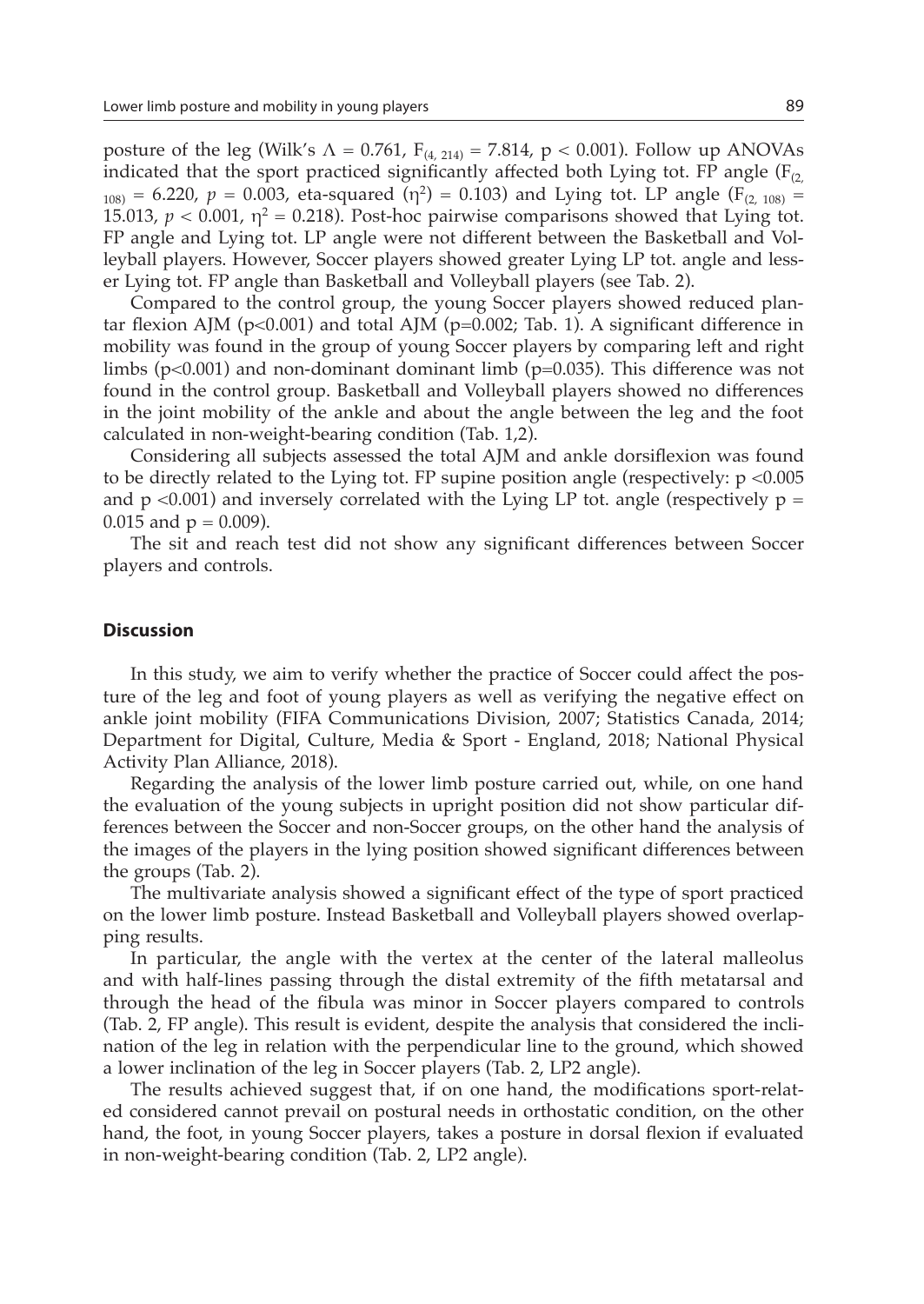Moreover, this result was only obtained in non-weight-bearing condition which suggests that the tests performed in this study may allow recognizing the early effects of Soccer practice on the posture of the lower limb in addition to those on AJM. Therefore, the posture's modifications detected could have negative consequences for young Soccer players.

One of the study results confirmed a significant reduction in AJM in young Soccer players (Tab. 1). Even if, the real causes of the limited AJM and the altered posture of the lower limb that can be shown by young Soccer players are not known, it is well known that the peculiarity of this sport is to directly manage the ball with the feet. In addition to a high risk of incurring in traumas, this activity, could involve, differently from other sports such as Basketball or Volleyball, the toning not only of the flexor muscles of the foot but more generally of the leg muscles.

In this sense, the results of this study could indicate that the main role in determining the variations of AJM could be played by the effects induced by repetitive hitting the ball with greater or lesser strength. Such activities may require high strength in both concentric (hitting) and isometric (stabilizing the joint) activity executed by the dorsal flexor muscles of the ankle involved (Kellis and Katis, 2007; Lees et al., 2010).

Moreover, the strengthening of these muscles in the anterior and lateral part of the leg would justify, at least in part, the difference between Soccer and non-Soccer groups investigated regarding the posture assumed by the foot if evaluated in a nonweight-bearing position.

This condition could also justify the apparent paradox detected in the group of young Soccer players and related to the presence of a condition of leg extension associated with a reduced total angle between leg and foot in addition to a reduced AJM in plantar flexion. The latter is often associated with rigidity of the triceps of the sura; this stiffness would hinder an extension of the leg and the dorsiflexion of the foot.

It can therefore be hypothesized that the reduced AJM and modified posture of the lower limb found in this study share the same causal factors. In fact, the results achieved on AJM and the posture evaluated in lying supine position were correlated.

According to the data reported in literature, the AJM assessed in the Volleyball and Basketball players is similar and resulted to be in line with the reference values reported for subjects matched for age (Boone and Azen 1979; Grimston et al., 1993; Lin et al., 2004; Kellis and Katis, 2007; Soucie et al., 2011). Similarly, the posture evaluated resulted similar in Volleyball players and Basketball players in both the positions examined.

Numerous studies showed that the reduced AJM is a risk factor for several dreadful adverse events and this relationship could also concern the postural anomalies detected. For this reason, it would be important not only monitoring these parameters but also verifying the effect on the performance and history of injuries in addition to study the effectiveness of exercise protocols aimed at recovering AJM (de Noronha et al., 2006; Fong et al. 2011; Hoch et al., 2012; Read et al., 2016).

# **Conclusions**

The results of this study confirm that young Soccer players can show a reduced ankle joint mobility and an altered posture of the leg and the foot that can be seen in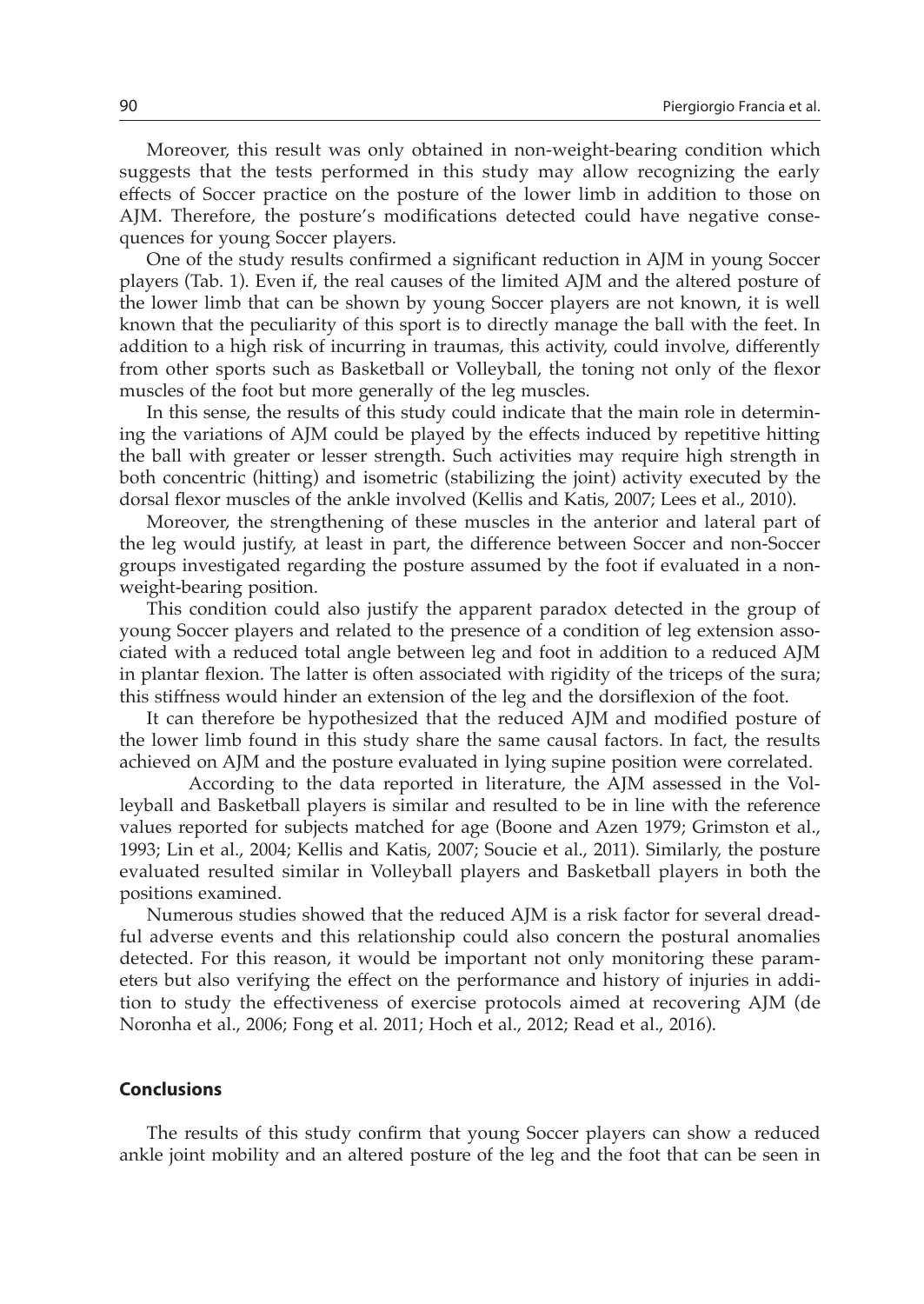non-weight-bearing position. The alterations of these parameters seem to be a consequence of the Soccer practice. While the possible negative effects induced by a limited AJM are known, the possible short and long term effects that an altered posture of the lower limb can have on young subjects are unknown. Considering the importance of the parameters investigated, further studies aimed at clarifying this relationship seem necessary.

## **Acknowledgement**

The authors thank Mary Colonnelli (BA, Dip Ed) for revising the English content.

#### **Supporting Agencies:**

No external financial support to be declared.

# **Disclosure Statement**

No potential conflict of interest was reported by the authors.

## **References**

- Aronow M.S., Diaz-Doran V., Sullivan R.J., Adams D.J. (2006) The effect of triceps surae contracture force on plantar foot pressure distribution. Foot Ankle Int. 27:43- 52. https://doi.org/10.1177/107110070602700108
- Basnett C.R., Hanish M.J., Wheeler T.J., Miriovsky D.J., Danielson E.L., Barr J.B., Grindstaff T.L. (2013) Ankle dorsiflexion range of motion influences dynamic balance in individuals with chronic ankle instability. Int J Sports Phys Ther. 8(2):121- 128. https://doi.org/10.1016/j.jsams.2013.02.012
- Bergeron M.F., Mountjoy M., Armstrong N., et al. (2015) International Olympic Committee consensus statement on youth athletic development. Br J Sports Med 49:843–851. http://dx.doi.org/10.1136/bjsports-2015-094962
- Boone D.C., Azen S.P. (1979) Normal range of motion of joints in male subjects. J Bone Joint Surg Am. 61(5):756-759. https://insights.ovid.com/ pubmed?pmid=457719
- Brockett C.L., Chapman G.J. (2016) Biomechanics of the ankle. Orthop Trauma. 30:232-238. https://doi.org/10.1016/j.mporth.2016.04.015
- Carlson R.E., Fleming L.L., Hutton W.C. (2000) The biomechanical relationship between the tendoachilles, plantar fascia and metatarsophalangeal joint dorsiflexion angle. Foot Ankle Int. 21:18-25. https://doi.org/10.1177/107110070002100104
- Clarkson H.M. (2013) Musculoskeletal assessment: joint motion and muscle testing. 3rd ed. Philadelphia, USA: Lippincott Williams & Wilkins. 350-352.
- Conradsson D., Fridén C., Nilsson-Wikmar L., Ang BO. (2010) Ankle-joint mobility and standing squat posture in elite junior cross-country skiers. A pilot study. J Sports Med Phys Fitness. 50:132-8. PMID: 20585291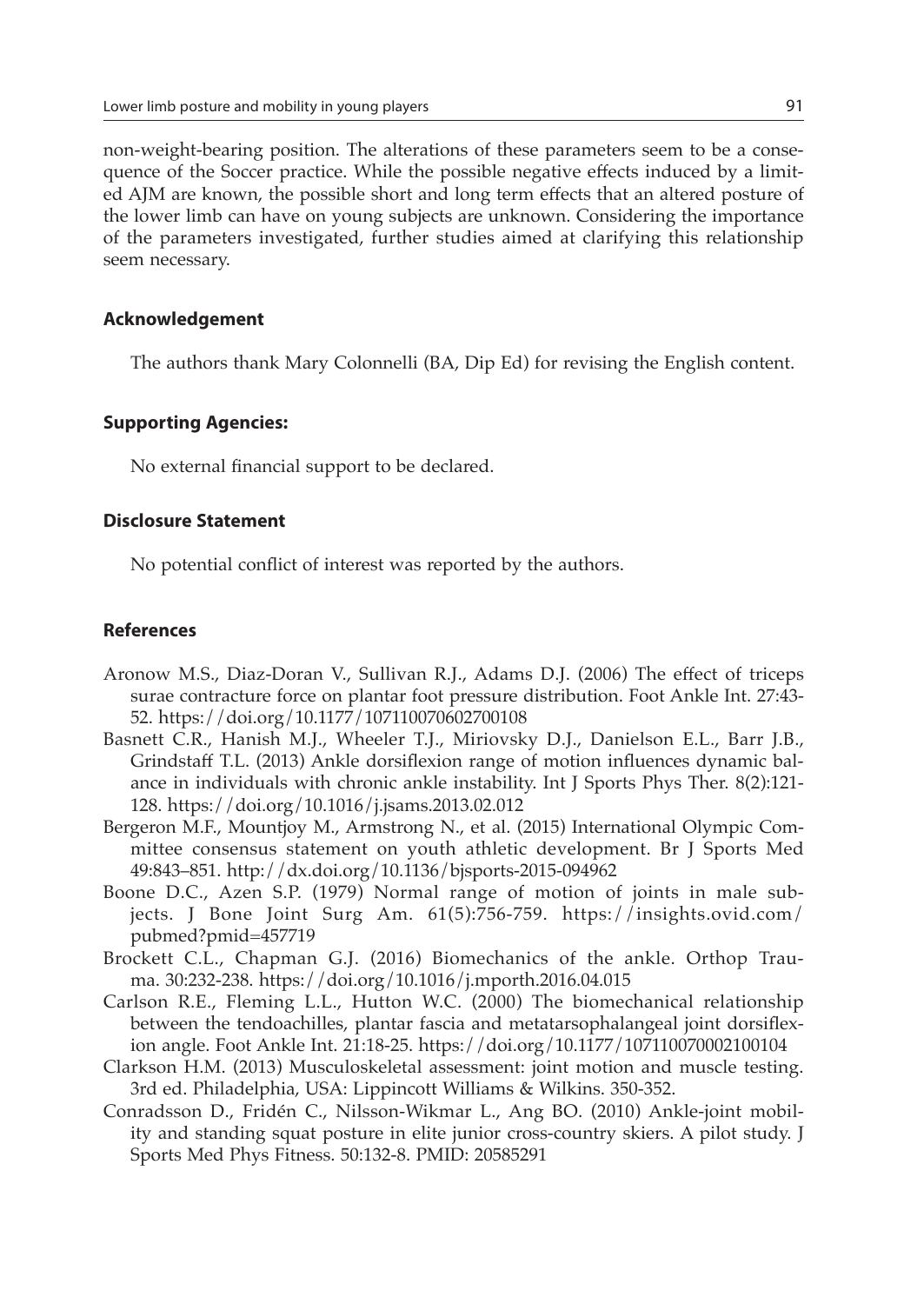- de Noronha M., Refshauge K.M., Herbert R.D., Kilbreath S.L., Hertel J. (2006) Do voluntary strength, proprioception, range of motion, or postural sway predict occurrence of lateral ankle sprain? Br J Sports Med. 40(10):824-828. https://doi. org/10.1136/bjsm.2006.029645
- Department for Digital, Culture, Media & Sport (England). (2018) Taking Part 2017/18: annual child release. National Statistics. https://www.gov.uk/government/statistics/taking-part-201718-annual-child-release.
- Evans A.M., Berde T., Karimi L., Ranade P., Shah N., Khubchandani R. (2018) Correlates and predictors of paediatric leg pain: a case-control study. Rheumatol Int. 38:1251-8. https://doi.org/10.1007/s00296-018-4056-7
- Faude O., Rößler R., Junge A. (2013) Football injuries in children and adolescent players: are there clues for prevention? Sports Med. 43(9):819-837. https://doi. org/10.1007/s40279-013-0061-x
- FIFA Communications Division. (2007) FIFA Big Count 2006; Statistical Summary Report. https://www.fifa.com/mm/document/fifafacts/bcoffsurv/bigcount.statspackage\_7024.pdf.
- Fong C.M., Blackburn J.T., Norcross M.F., McGrath M., Padua D.A. (2011) Ankle-dorsiflexion range of motion and landing biomechanics. J Athl Train. 46:5-10. https:// doi.org/10.4085/1062-6050-46.1.5
- Francia P., Bocchi L., Santosuosso U., Iannone G., Vittori A., Toni S. (2021) The effect of different sports specialization on ankle joint mobility of young players. Journal of Human Sport and Exercise, (in press). https://doi.org/10.14198/ jhse.2021.161.06
- Francia P., Perrella A., Sorelli M., Toni S., Piccini B., Sardina G., Gulisano M., Bocchi L. (2017) A mathematical model of the effect of metabolic control on joint mobility in young type 1 diabetic subjects. CMBEBIH - IFMBE Proceedings; Springer, Singapore. 62:355-359. https://doi.org/10.1007/978-981-10-4166-2\_54
- Francia P., Sorelli M., Piccini B., Iannone G., Capirchio L., Toni S., Gulisano M., Bocchi L. (2019) Glycemic Control Maintained over Time and Joint Stiffness in Young Type 1 Patients: What Is the Mathematical Relationship? J Diabetes Sci Technol. 13:728-733. https://doi.org/10.1177/1932296818802840
- Francia P., Toni S., Iannone G., Seghieri G., Piccini B., Vittori A., Santosuosso U., Casalini E, Gulisano M. (2018) Type 1 diabetes, sport practiced, and ankle joint mobility in young patients: What is the relationship? Pediatr Diabetes. 19:801-808. https://doi.org/10.1111/pedi.12643
- Golanó P., Dalmau-Pastor M., Vega J., Batista J.P. (2014) Anatomy of the Ankle. In: d'Hooghe P., Kerkhoffs G. (eds) The Ankle in Football. Sports and Traumatology. Springer, Paris; 1-24. https://doi.org/10.1007/978-2-8178-0523-8\_1
- Grimston S.K., Nigg B.M., Hanley D.A., Engsberg J.R. (1993) Differences in ankle joint complex range of motion as a function of age. Foot Ankle. 14:215-22. https://doi. org/10.1177/107110079301400407
- Hattori K., Ohta S. (1986) Ankle joint flexibility in college soccer players. J Hum Ergol (Tokyo). 15:85-9. PMID: 3819388.
- Hoch M.C., Staton G.S., Medina McKeon J.M., Mattacola C.G., McKeon P.O. (2012) Dorsiflexion and dynamic postural control deficits are present in those with chronic ankle instability. Sci Med Sport. 15:574-9. https://doi.org/10.1016/j. jsams.2012.02.009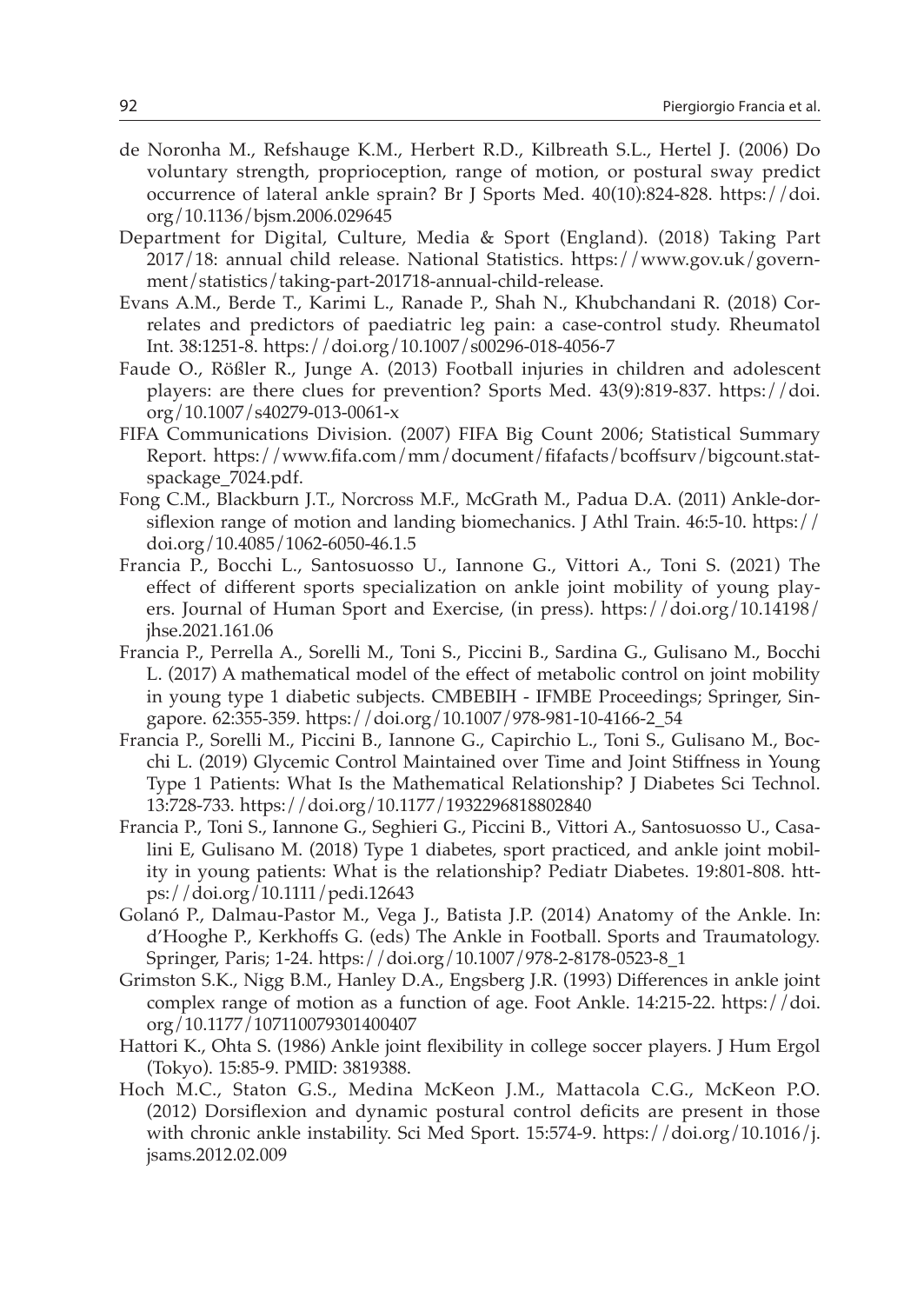- Kaufman K.R., Brodine S.K., Shaffer R.A., Johnson C.W., Cullison T.R. (1999) The effect of foot structure and range of motion on musculoskeletal overuse injuries. Am J Sports Med. 27(5):585-593. https://doi.org/10.1177/03635465990270050701
- Kaumeyer G., & Malone T.R. (1980) Ankle injuries: anatomical and biomechanical considerations necessary for the development of an injury prevention program. J Orthop Sports Phys Ther. 1(3):171-177. https://doi.org/10.2519/jospt.1980.1.3.171
- Kellis E., Katis A. (2007) Biomechanical Characteristics and Determinants of Instep Soccer Kick. J Sports Sci Med. 6:154–65. PMID: 24149324; PMCID: PMC3786235.
- Lees A., Asai T., Andersen T.B., Nunome H., Sterzing T. (2010) The biomechanics of kicking in soccer: a review. J Sports Sci. 28:805-17. https://doi.org/10.1080/026404 14.2010.481305
- Lin T.W., Cardenas L., Soslowsky L.J. (2004) Biomechanics of tendon injury and repair. J Biomech. 37:865-77. Retrieved from https://doi.org/10.1016/j.jbiomech.2003.11.005
- López-Miñarro P.A., de Baranda Andújar P.S., RodrÑGuez-GarcÑa P.L. (2009) A comparison of the sit-and-reach test and the back-saver sit-and-reach test in university students. J Sports Sci Med. 8(1): 116–122. PMC3737781
- Merkel D.L. (2013) Youth sport: positive and negative impact on young athletes. Open Access J Sports Med. 4:151–160. https://doi.org/10.2147/OAJSM.S33556
- Moreno-Pérez V., Soler A., Ansa A., López-Samanes Á., Madruga-Parera M, Beato M, Romero-Rodríguez D. (2020) Acute and chronic effects of competition on ankle dorsiflexion ROM in professional football player. Eur J Sport Sci. 20:51-60. https://doi.org/10.1080/17461391.2019.1611930
- National Physical Activity Plan Alliance. (2018) The 2018 United States Report Card on Physical Activity for Children and Youth. Washington, DC. http://www.physicalactivityplan.org/projects/PA/2018/2018\_USReportCard\_UPDATE\_12062018. pdf?pdf=page-image.
- Read P.J., Oliver J.L., De Ste Croix M.B., Myer G.D., Lloyd R.S. (2016) Neuromuscular Risk Factors for Knee and Ankle Ligament Injuries in Male Youth Soccer Players. Sports Med. 46(8):1059-66. http://dx.doi.org/10.1007/s40279-016-0479-z
- Ribeiro C.Z.P., Akashi P.M.H., Sacco I.C.N., Pedrinelli A. (2003) Relationship between postural changes and injuries of the locomotor system in indoor soccer athletes. Rev Bras Med Esporte*.* 9(2):98–103. http://dx.doi.org/10.1590/S1517- 86922003000200005
- Soucie J.M., Wang C., Forsyth A., Funk S., Denny M., Roach K.E., Boone D., Hemophilia Treatment Center Network (2011) Range of motion measurements: reference values and a database for comparison studies. Haemophilia. 17:500-7. https://doi. org/10.1111/j.1365-2516.2010.02399.x
- Strong W.B., Malina R.M., Blimkie C.J., Daniels S.R., Dishman R.K., Gutin B., Hergenroeder A.C., Must A., Nixon P.A., Pivarnik J.M., Rowland T., Trost S., Trudeau F. (2005) Evidence based physical activity for school-age youth. J Pediatr. 146:732–37. https://doi.org/10.1016/j.jpeds.2005.01.055
- Statistics Canada. (2014) Kids' Sports Top 10 organized sports of 5- to14-year-olds in 2005. https://www150.statcan.gc.ca/n1/pub/11-008-x/2008001/article/10573 eng.htm
- Study Center FIGC. (2017) Report Calcio 2017. https://www.pwc.com/it/it/publications/assets/docs/reportcalcio-2017.pdf. Accessed October 10, 2019.